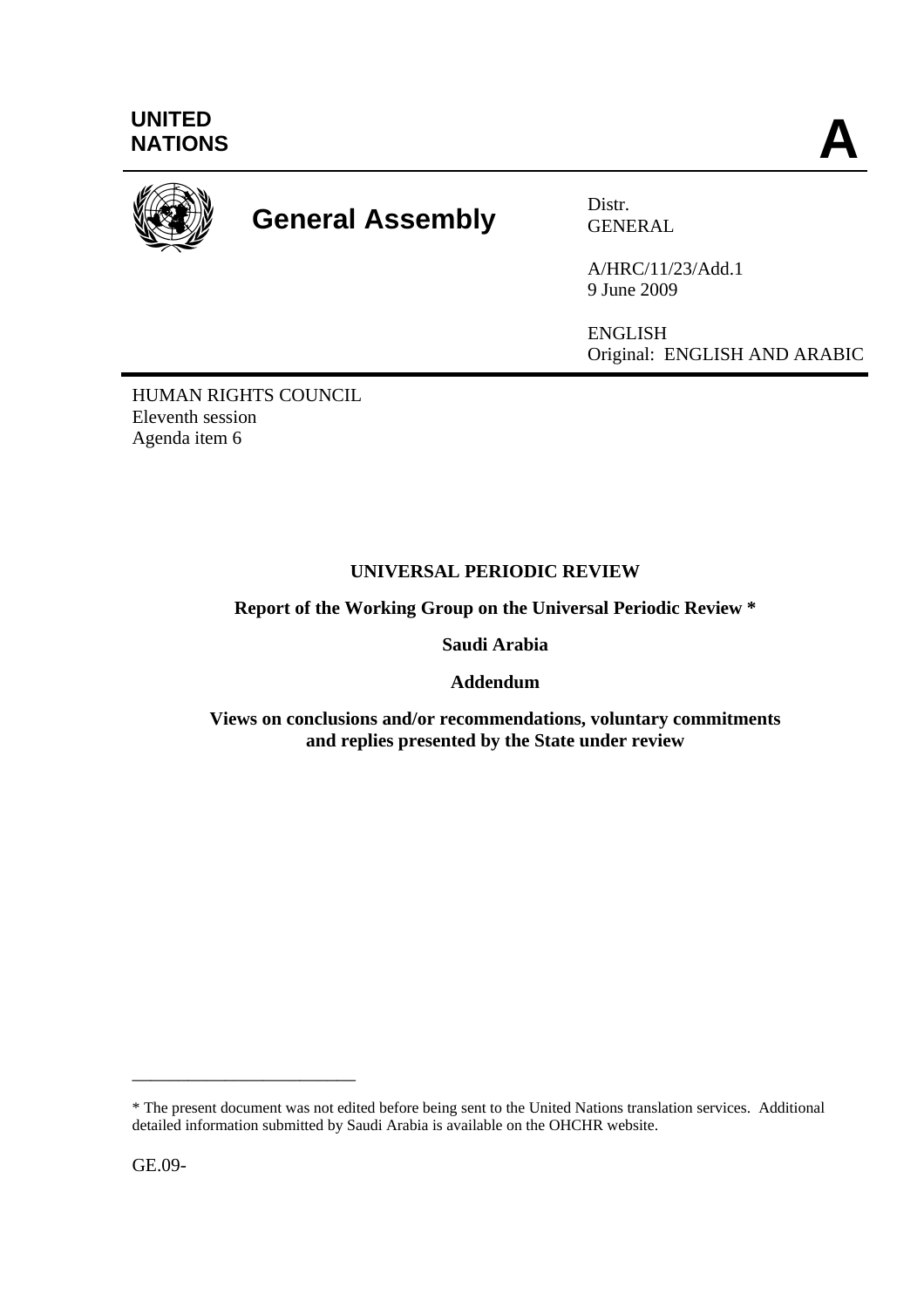## **RESPONSES OF THE KINGDOM OF SAUDI ARABIA TO THE RECOMMENDATIONS MADE TO IT WITHIN THE FRAMEWORK OF THE UNIVERSAL PERIODIC REVIEW ON 10 FEBRUARY 2009**

## **Recommendation 1**

1. The Kingdom of Saudi Arabia accepts this recommendation.

2. The implementation of this recommendation forms part of the Kingdom's ongoing policy of conducting a periodic review of all international human rights instruments with a view to considering accession thereto through a comprehensive study of the provisions of those instruments by the Human Rights Commission in collaboration with all the governmental authorities concerned and the relevant civil society organizations and after ensuring that all the obligations provided for therein, including legislative requirements and control and implementation mechanisms, have been met.

## **Recommendation 2**

3. The Kingdom accepts this recommendation on the basis that its implementation will form part of the comprehensive periodic review referred to in the response to Recommendation 1 above.

#### **Recommendation 3**

4. The Kingdom accepts this recommendation.

5. The implementation of this recommendation will form part of the comprehensive periodic review referred to in the response to Recommendation 1 above.

## **Recommendation 4**

6. The Kingdom is not currently considering accession to the Statute of the International Criminal Court.

## **Recommendation 5**

7. The Kingdom accepts this recommendation.

8. The Kingdom is making its utmost endeavour to fulfil all its international obligations in the field of human rights by, inter alia, taking all the measures needed to protect rights in regard to freedom of opinion and expression concerning which explicit provisions have been made in the Basic Law of Governance, the Press and Publications Act and other relevant laws and regulations.

## **Recommendation 6**

9. The Kingdom accepts this recommendation.

10. The implementation of this recommendation forms part of the comprehensive periodic review referred to in the response to Recommendation 1 above and Recommendation 7 below.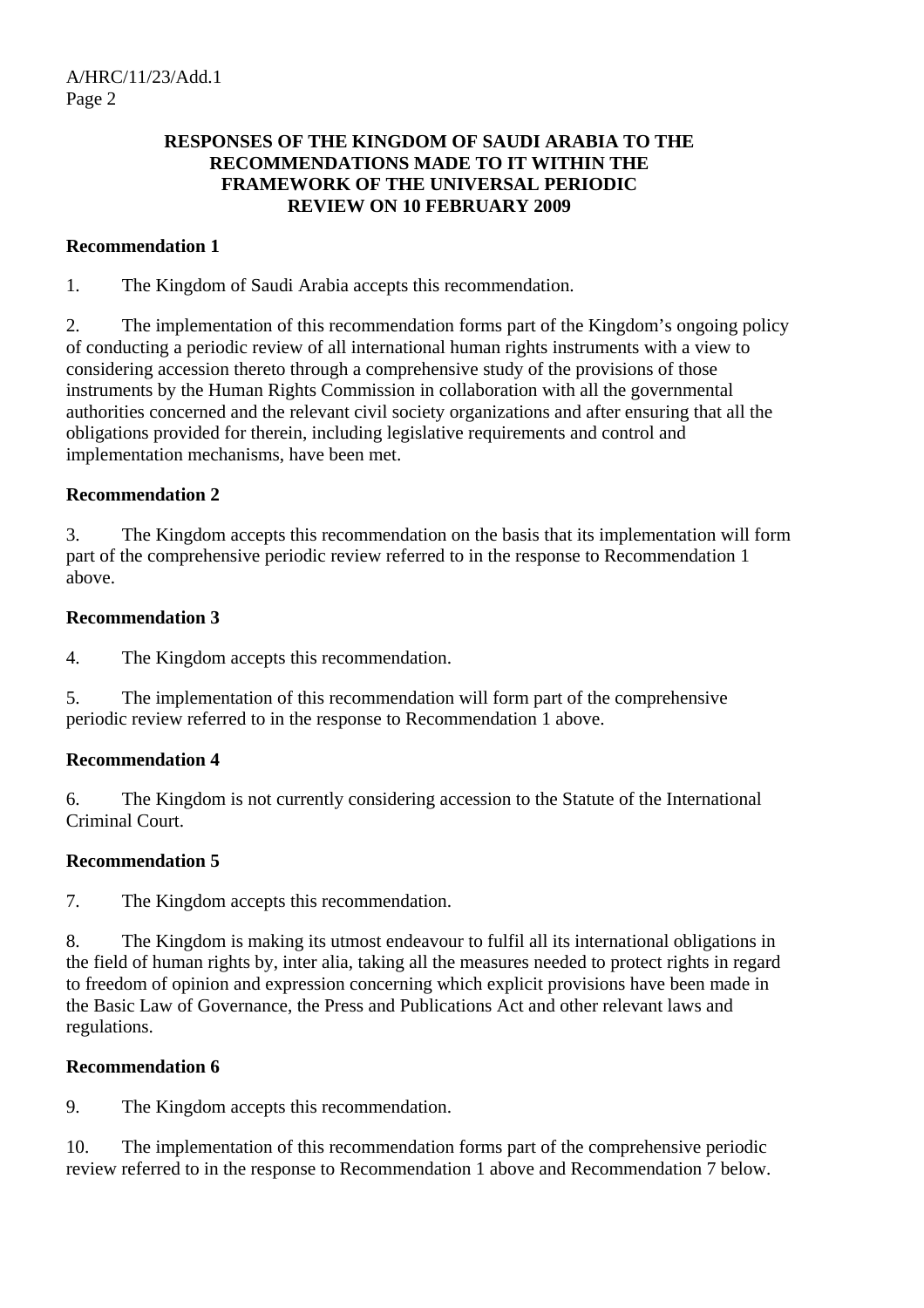#### **Recommendation 7**

11. The Kingdom accepts this recommendation.

12. The review of domestic legislation to ensure its consistency with the provisions of the international human rights instruments to which the Kingdom is a party forms part of the comprehensive periodic review conducted by the competent authorities in the Kingdom to ensure fulfilment of all the Kingdom's obligations under those instruments. That review covers the existing legislation as well as the promulgation of any new legislative enactments required. To this end, the legislative authorities are currently studying a number of enactments relating to the promotion of human rights, including the Child Protection Act, the Protection from Harm Act, the Civil Society Institutions Statute, the Enforcement of Judicial Judgements Act, the Prevention of Embezzlement of Public Property and Misuse of Authority Act and the Domestic Workers Ordinance. Consideration is also being given to fundamental modifications to some legislative instruments such as the Code of Criminal Procedure and the Code of Civil (Shari'a) Procedure and, in this regard, the Kingdom is seeking to benefit from all the observations and recommendations made during the discussion of its periodic reports in the Human Rights Council or the mechanisms relating to the human rights instruments to which the Kingdom is a party.

#### **Recommendation 8**

13. The Kingdom accepts this recommendation.

14. The Kingdom of Saudi Arabia, acting through the Human Rights Commission in accordance with its Statutes and in collaboration with the National Society for Human Rights and a number of governmental and non-governmental bodies, is making concerted efforts to promote, protect and disseminate awareness of human rights in the Kingdom in accordance with international human rights standards in all fields and to help to ensure the application of those standards in accordance with the provisions of the Islamic Shari'a. The Kingdom is also in the process of launching a public awareness and educational project to promote a culture of human rights among all sections of society.

#### **Recommendation 9**

15. The Kingdom accepts this recommendation.

## **Recommendation 10**

16. The Kingdom accepts this recommendation.

#### **Recommendation 11**

17. The Kingdom accepts this recommendation.

18. In the light of the Kingdom of Saudi Arabia's belief in the importance of dialogue among nations and peoples, the Custodian of the Two Holy Mosques, King Abdullah bin Abdul Aziz, launched an initiative calling for dialogue among all mankind. This began with a conference held at Makkah during the period from 30/5 to 2/6 1429 AH (5-7 June 2008) which was attended by a large number of Muslim scholars from various theological and jurisprudential schools of thought. This meeting gave rise to the "Makkah Appeal" which invited peoples, governments and organizations throughout the world, regardless of their religions and cultures,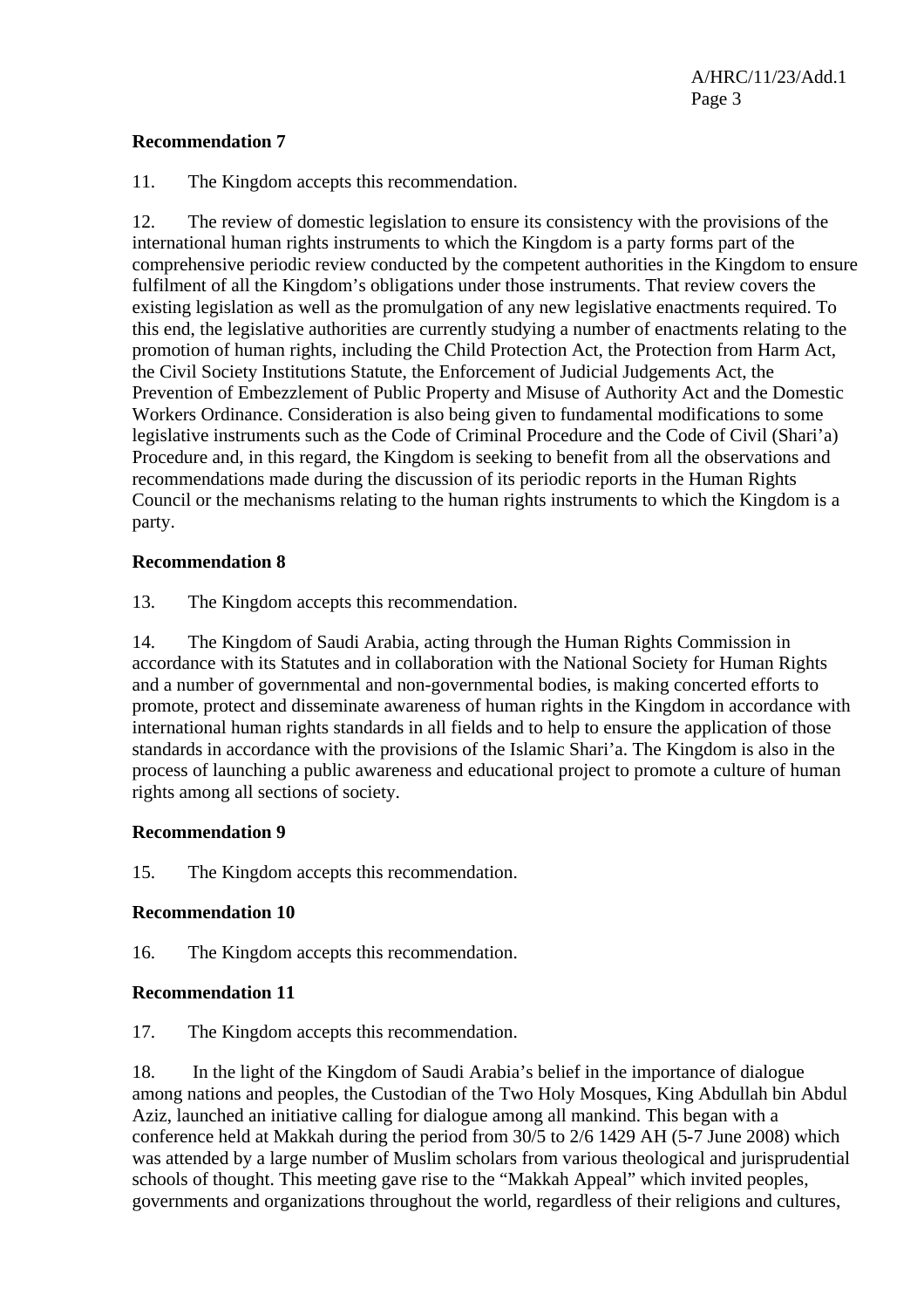to pursue the path of mutual understanding and dialogue in order to meet the challenges facing mankind.

The Custodian of the Two Holy Mosques then gave an international dimension to his initiative by convening the "World Conference on Dialogue", held at Madrid in July 2008, which was attended by a large number of followers of world religions and cultures under the generous patronage of the Custodian of the Two Holy Mosques, King Abdullah bin Abdul Aziz, and H.M. King Juan Carlos of Spain. This Conference issued the Madrid Declaration which affirmed, inter alia, the unity of origin and equality of human beings notwithstanding differences of colour, race and culture and called for respect for divinely-revealed religions, preservation of their status, condemnation of defamation of their symbols and opposition to the use of religion to incite racial discrimination.

In continuation of this process, at the request of the Custodian of the Two Holy Mosques, the General Assembly of the United Nations in New York held a high-level meeting on 12-13 November 2008, attended by a large number of heads of State, in which it was stated that the religions through which Almighty God sought to bring happiness to mankind should not be turned into instruments to cause misery, since human beings were created as equals and partners on this planet.

It is noteworthy that this initiative remains a matter of considerable personal concern to the Custodian of the Two Holy Mosques and will be followed by practical steps and future plans to achieve its goal of promoting mutual understanding and tolerance among all nations.

## **Recommendation 12**

19. The Kingdom accepts this recommendation.

## **Recommendation 13**

20. The Kingdom accepts this recommendation within the framework of the organizational and regulatory procedures pertaining thereto.

21. In recent years the Kingdom has been visited on several occasions by a number of nongovernmental organizations including, most recently, Human Rights Watch.

22. The Kingdom's Government is involving national non-governmental organizations in many human rights-related fields and civil society institutions recently contributed to the Kingdom's UPR report which was presented to the Working Group at its fourth session.

# **Recommendation 14**

23. The Kingdom accepts this recommendation.

# **Recommendation 15**

24. The Kingdom accepts this recommendation.

25. The Government of the Kingdom is cooperating with the international human rights mechanisms by, for example, diligently replying to all the allegations received from the Special Rapporteurs at the Office of the High Commissioner and, if necessary, inviting them to visit the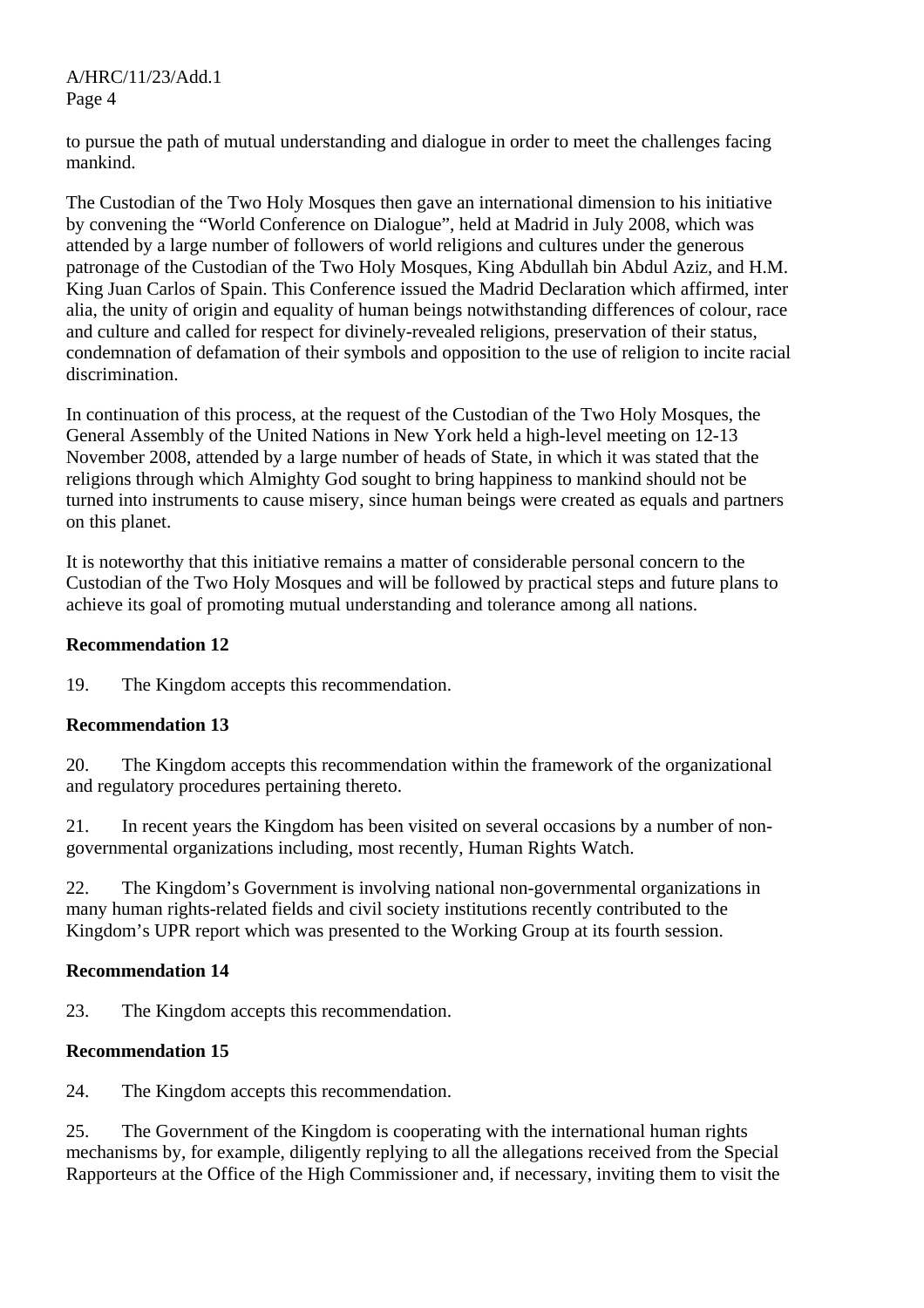Kingdom. The last such visit, by the Special Rapporteur on violence against women, took place in 2008.

#### **Recommendation 16**

26. The Kingdom accepts this recommendation.

27. The Kingdom wishes to point out that all the criminal elements of human exploitation constitute offences under the provisions of the Islamic Shari'a. The Kingdom has drafted a Prevention of Human Trafficking Act meeting international standards in regard to prevention, protection, prosecution, rescue, rehabilitation and reintegration which is in the final stages of promulgation.

#### **Recommendation 17**

28. The Kingdom accepts this recommendation.

29. The Kingdom emphasizes that gender equality is in conformity with the Islamic Shari'a.

30. The Kingdom emphasizes that violence against women is a criminal act under the provisions of the Islamic Shari'a and special legislation to protect persons from harm is currently being studied.

#### **Recommendation 18**

31. The Kingdom accepts this recommendation in accordance with the commitments that it has undertaken under the Convention on the Elimination of All Forms of Discrimination against Women (CEDAW).

#### **Recommendation 19**

32. The Kingdom accepts this recommendation within the limits of its obligations under the Convention on the Elimination of All Forms of Discrimination against Women (CEDAW) and the International Convention on the Elimination of All Forms of Racial Discrimination.

#### **Recommendation 20**

33. The Kingdom accepts this recommendation in accordance with the commitments that it has undertaken under the CEDAW Convention.

34. The Kingdom emphasizes that there are no statutory requirements that necessitate guardianship or make a woman's enjoyment of her rights conditional on approval. In the Kingdom women conduct all their affairs in full independence and the Shari'a notion of the tutelage link between men and women is not a legal stipulation; on the contrary, it is a devotional matter in which every individual, whether male or female, is free to define the notion of tutelage in accordance with his or her school of Shari'a jurisprudence. This is the difference between the Shari'a notion of tutelage and the concept of guardianship, which cannot constitute a statutory stipulation since Islam guarantees a woman's right to conduct her affairs and enjoy her legal capacity.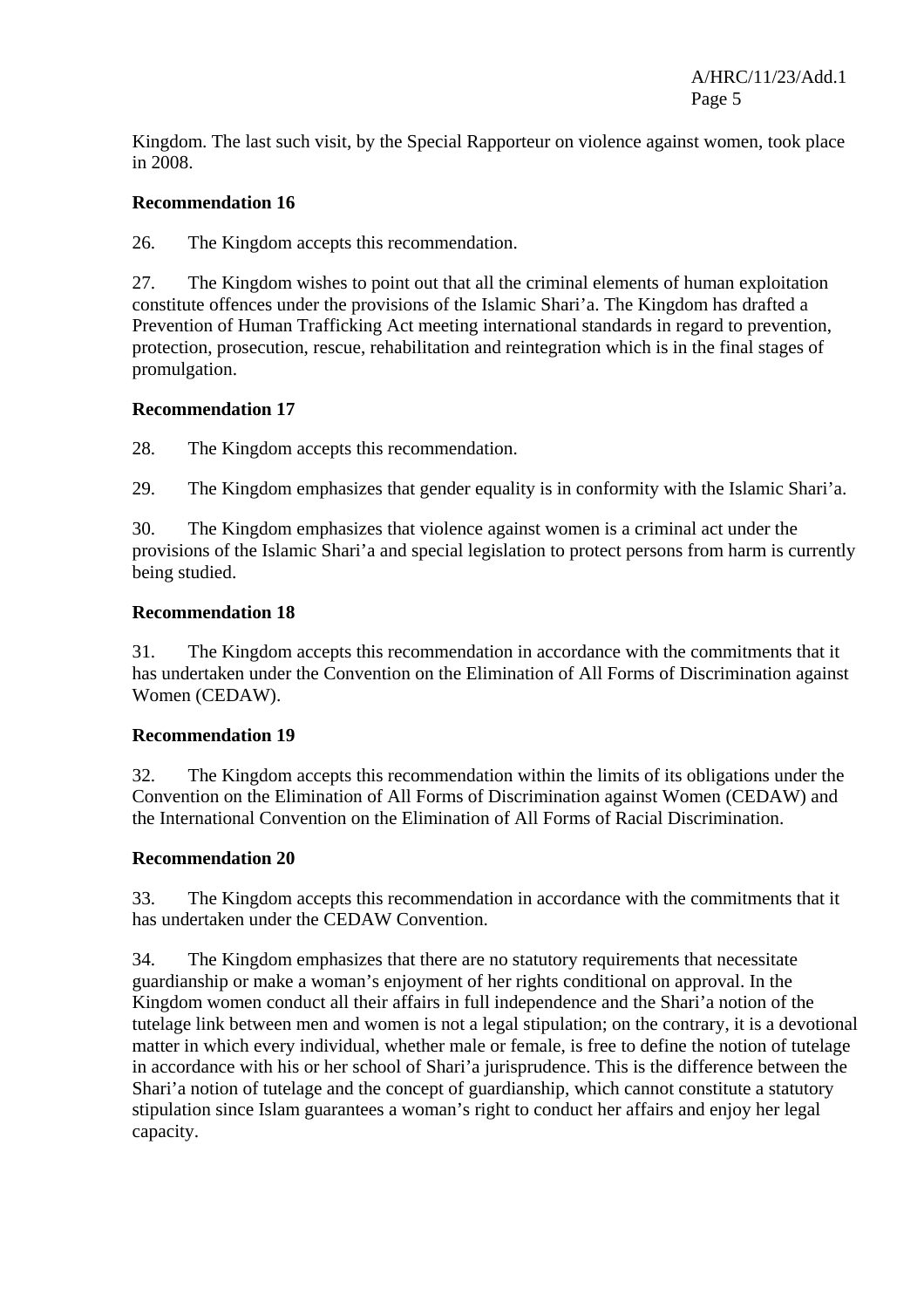#### **Recommendation 21**

35. The Kingdom accepts this recommendation.

36. The Kingdom emphasizes that the practice to which the recommendation refers does not exist in the Kingdom since the Kingdom's legislation and regulations strictly prohibit any discrimination between the various sections of society:

 (a) In keeping with this policy, the Kingdom has promulgated a number of legislative instruments such as the new Press and Publications Act which prohibits the establishment of organizations which are of a racist character or which support or advocate racial discrimination or propagate ideologies based thereon. Under the Act, it is also a punishable criminal offence to issue pamphlets or material inciting hatred or encouraging the funding of racist activities, which are contrary to the law;

 (b) In the Kingdom it is prohibited to use the Internet to advocate discrimination, commend or in any way encourage criminal acts or instigate aggression against others. It is also prohibited to engage in any form of defamation or calumny of individuals (Ordinance Regulating the Use of the Internet);

 (c) Police officers and law enforcement officials receive periodic training in the prevention of all forms of discrimination and a number of specialized training courses have been held to meet the needs of the security and military sectors.

#### **Recommendation 22**

37. The Kingdom accepts this recommendation.

#### **Recommendation 23**

38. The Kingdom accepts this recommendation in accordance with its commitments undertaken under the Convention on the Rights of the Child.

39. Corporal punishment is prohibited in all governmental and private schools as well as in nursery schools and child care institutions. Under the regulations any form of violence against children, including violence by parents, even for disciplinary purposes, constitutes a criminal offence.

#### **Recommendation 24**

40. The Kingdom accepts the second part of the recommendation "identify and implement legal and procedural machinery to monitor and sanction cases of torture in keeping with national legislation and international commitments" while rejecting the first part of the recommendation the subject matter of which does not constitute a current practice, particularly as the Kingdom is a party to the Convention against Torture and Other Forms of Cruel, Inhuman or Degrading Treatment or Punishment as well as the Convention on the Rights of the Child.

#### **Recommendation 25**

41. The Kingdom accepts this recommendation.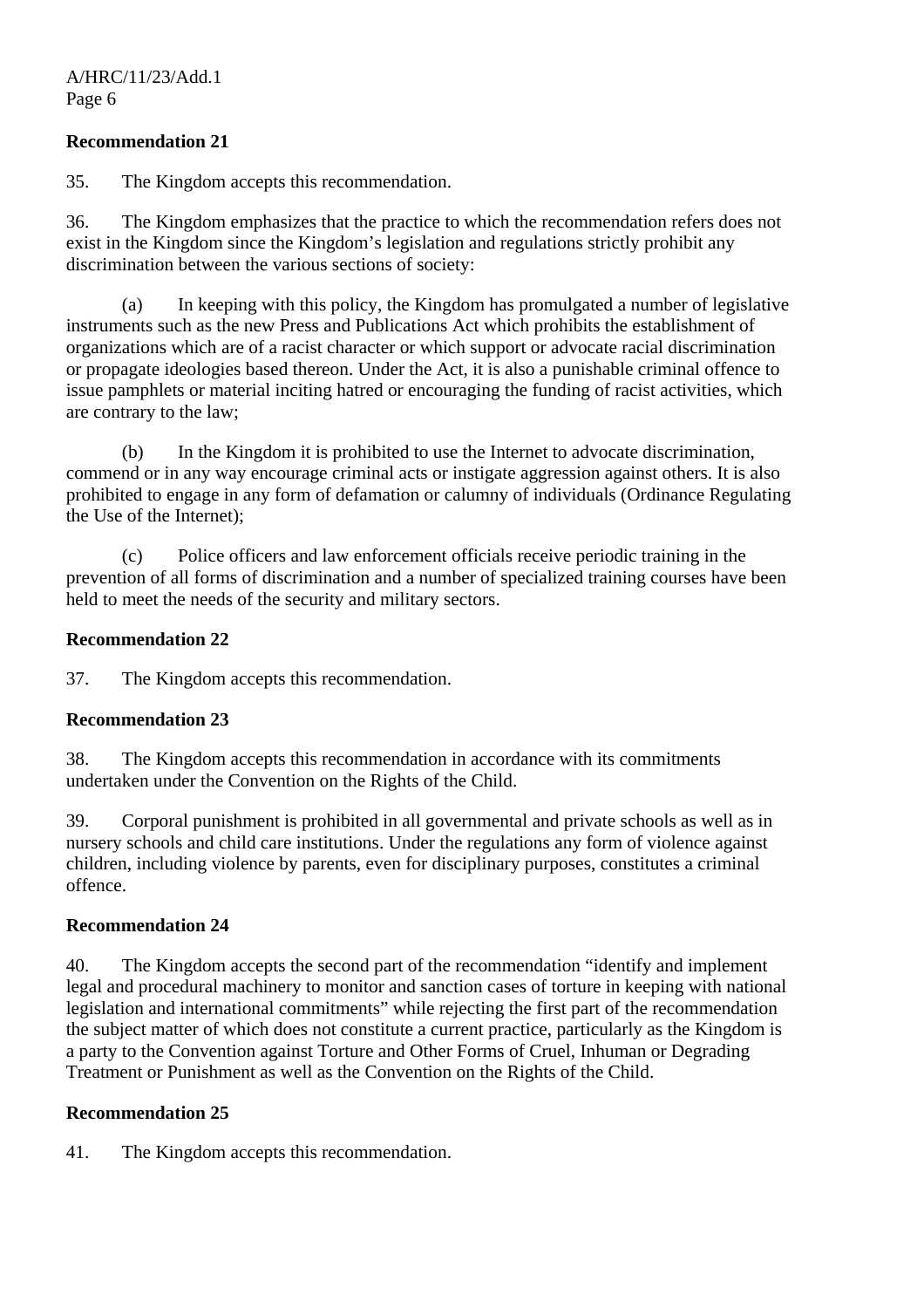42. The Kingdom emphasizes that the Code of Criminal Procedure guarantees the right to a fair trial. Moreover, all persons working in the criminal justice system, including police officers, investigators and judges, undergo training courses to ensure that they perform their duties in the manner prescribed by law.

## **Recommendation 26**

43. The Kingdom accepts this recommendation.

## **Recommendation 27**

44. The Kingdom accepts this recommendation.

## **Recommendation 28**

45. The Kingdom accepts this recommendation.

#### **Recommendation 29**

46. The Kingdom accepts this recommendation.

47. The Kingdom emphasizes that its Code of Criminal Procedure guarantees the provision of separate accommodation for juveniles as well as the full right of access to legal counsel. The requisite procedures are currently being completed for promulgation of the Child Protection Act, which contains provisions concerning juvenile delinquents.

## **Recommendation 30**

48. The Kingdom accepts this recommendation.

## **Recommendation 31**

49. The Kingdom accepts this recommendation.

## **Recommendation 32**

50. The Kingdom accepts this recommendation.

## **Recommendation 33**

51. Practice of the observances of other faiths and protection of all minorities in the Kingdom are guaranteed in accordance with the provisions of the legislation and regulations prohibiting all forms of religious discrimination in all fields:

 (a) In the Kingdom non-Muslims have a fully guaranteed right to worship and engage in their religious observances in their private premises. This in no way detracts from the freedom of religion of non-Muslims in the Kingdom, nor does it indicate any lack of respect for other faiths;

 (b) Personal freedom of religion and belief for the Kingdom's non-Saudi residents is not prohibited by the Kingdom's laws and no one has the right to interfere in their individual religious observances or compel them to renounce their beliefs;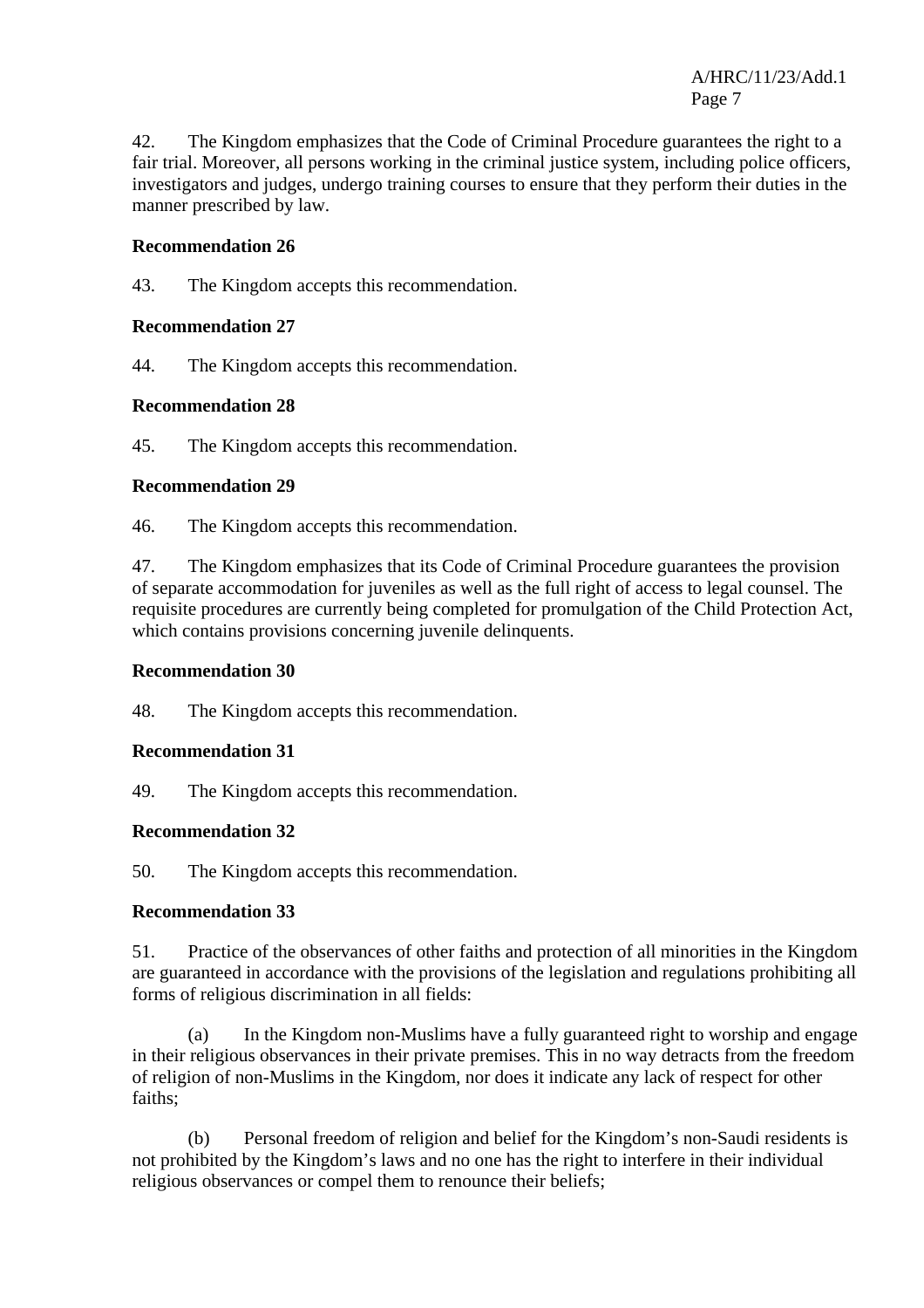(c) Discrimination based on religion or belief is prohibited by a number of specialized regulations such as the Labour Law, in which article 61 of the section entitled "Obligations of the Employer" stipulates that: "The Employer shall not require a worker to perform forced labour, nor shall he withhold all or part of the worker's wage without judicial authorization. He shall treat his workers with due respect and shall refrain from any utterance or act prejudicial to their dignity or their religion". Article 104 of the Law further stipulates that: "Friday shall be the weekly day of rest for all workers. However, after notifying the competent labour office, the employer may replace this day with any other day of the week for some of his workers and shall enable them to perform their religious obligations. It shall not be permissible to pay financial compensation in lieu of the weekly day of rest". Furthermore, the Press and Publications Act prohibits the establishment of organizations which are of a racist character or which support or advocate racial discrimination or propagate ideologies based thereon. Under the Act it is also a criminal offence to issue pamphlets or material inciting hatred or encouraging the funding of racist activities;

 (d) The authorities in the Kingdom punish anyone who violates the recognized rights of non-Muslims in accordance with the regulations in force.

## **Recommendation 34**

52. The Kingdom accepts this recommendation to the extent to which it is compatible with the relevant regulations.

53. The Kingdom encourages the establishment of institutions that promote human rights and, a few years ago, permitted the establishment of the National Society for Human Rights as a non-governmental organization enjoying full independence and unrestricted freedom to engage in its activities. None of its members have been subjected to any form of harassment or curtailment of their freedom of expression. The adoption of the Civil Society Institutions Statute will make the procedures for the establishment of such organizations clearer and will promote their wider propagation.

## **Recommendation 35**

54. The Kingdom accepts this recommendation.

## **Recommendation 36**

55. The Kingdom accepts this recommendation.

## **Recommendation 37**

56. The Kingdom emphasizes that forced labour is not a systematic practice in its territory since the situation of foreign workers is regulated by the Labour Law which designates such treatment as a criminal offence.

## **Recommendation 38**

57. The Kingdom accepts this recommendation.

# **Recommendation 39**

58. The Kingdom accepts this recommendation.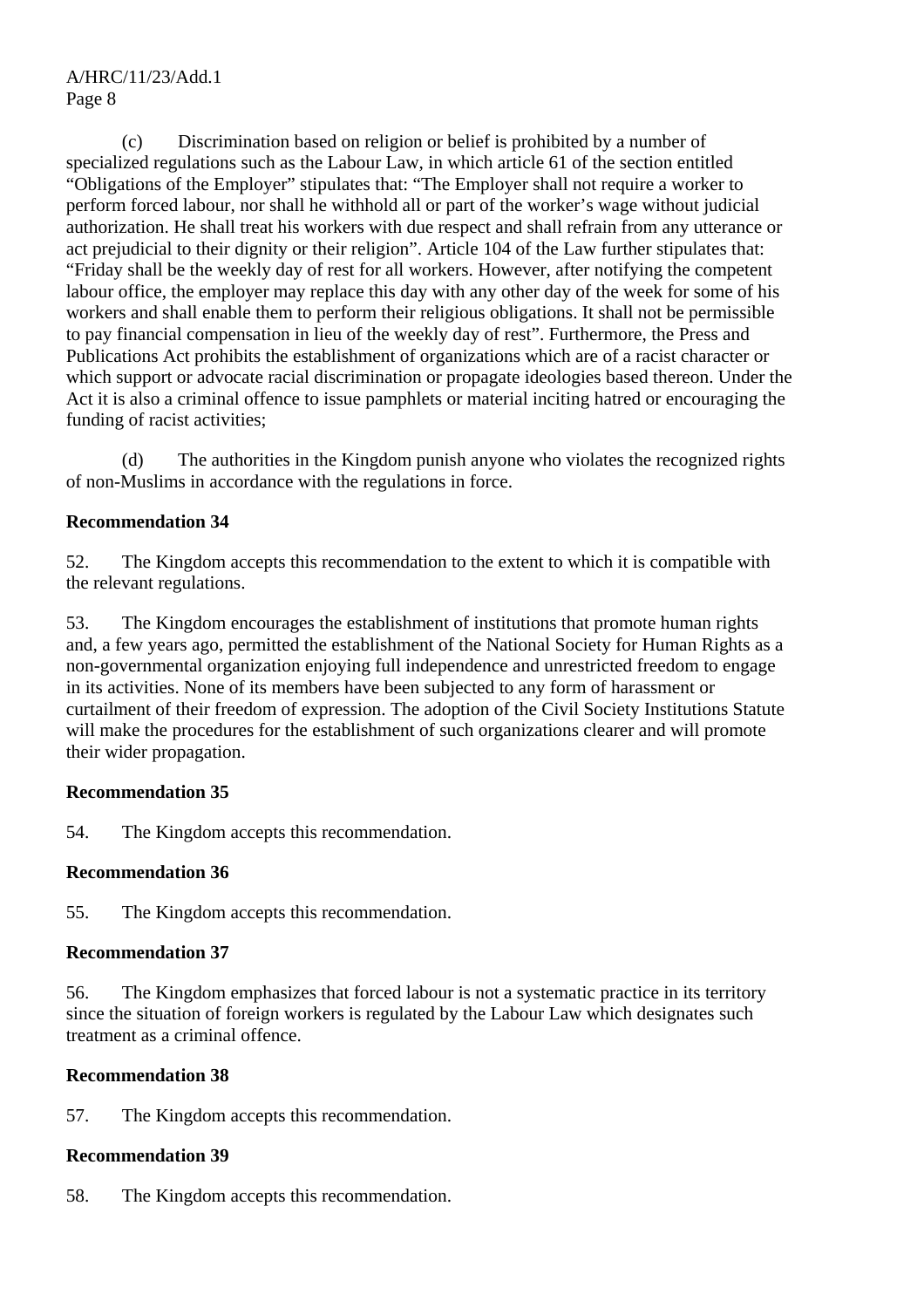#### **Recommendation 40**

59. The Kingdom accepts this recommendation.

#### **Recommendation 41**

60. The Kingdom accepts this recommendation.

61. The Kingdom emphasizes that all foreign workers enjoy all their statutory rights in accordance with the Labour Law and wishes to make it clear that all such workers in the Kingdom are employed under the terms of a temporary contract. Hence, there are no migrant workers in the Kingdom. (It is requested that the term "foreign workers" be used instead of "migrant workers" in the other related recommendations)

#### **Recommendation 42**

62. The Kingdom accepts this recommendation.

63. The remittances sent by foreign workers in Saudi Arabia to their families and countries in 2008 were estimated at about 78.5 billion Saudi riyals, equivalent to US\$ 21 billion.

#### **Recommendation 43**

64. The Kingdom accepts this recommendation.

65. The new Labour Law makes provision for a mechanism for the submission of complaints by foreign workers covered by the Law. The Department of Expatriate Workers in the Ministry of Labour has assigned a special telephone number for the reception of foreign workers' complaints concerning violation of their rights by their employers.

66. With regard to a review of article 7 of the Labour Law, a Domestic Workers Ordinance has been drafted and submitted to the Consultative Council for discussion prior to its adoption.

#### **Recommendation 44**

67. The Kingdom accepts this recommendation and refers to the response to Recommendation 43.

#### **Recommendation 45**

68. The Kingdom accepts this recommendation.

69. The Kingdom regularly publishes information brochures and pamphlets in various languages explaining the rights and obligations of foreign workers and the Kingdom's Ministry of Labour, in collaboration with the Ministry of Culture and Information, is expanding the scope of the information campaign to include the various information media with a view to reaching the largest possible number of foreign workers in all regions of the Kingdom.

#### **Recommendation 46**

70. The Kingdom accepts this recommendation.